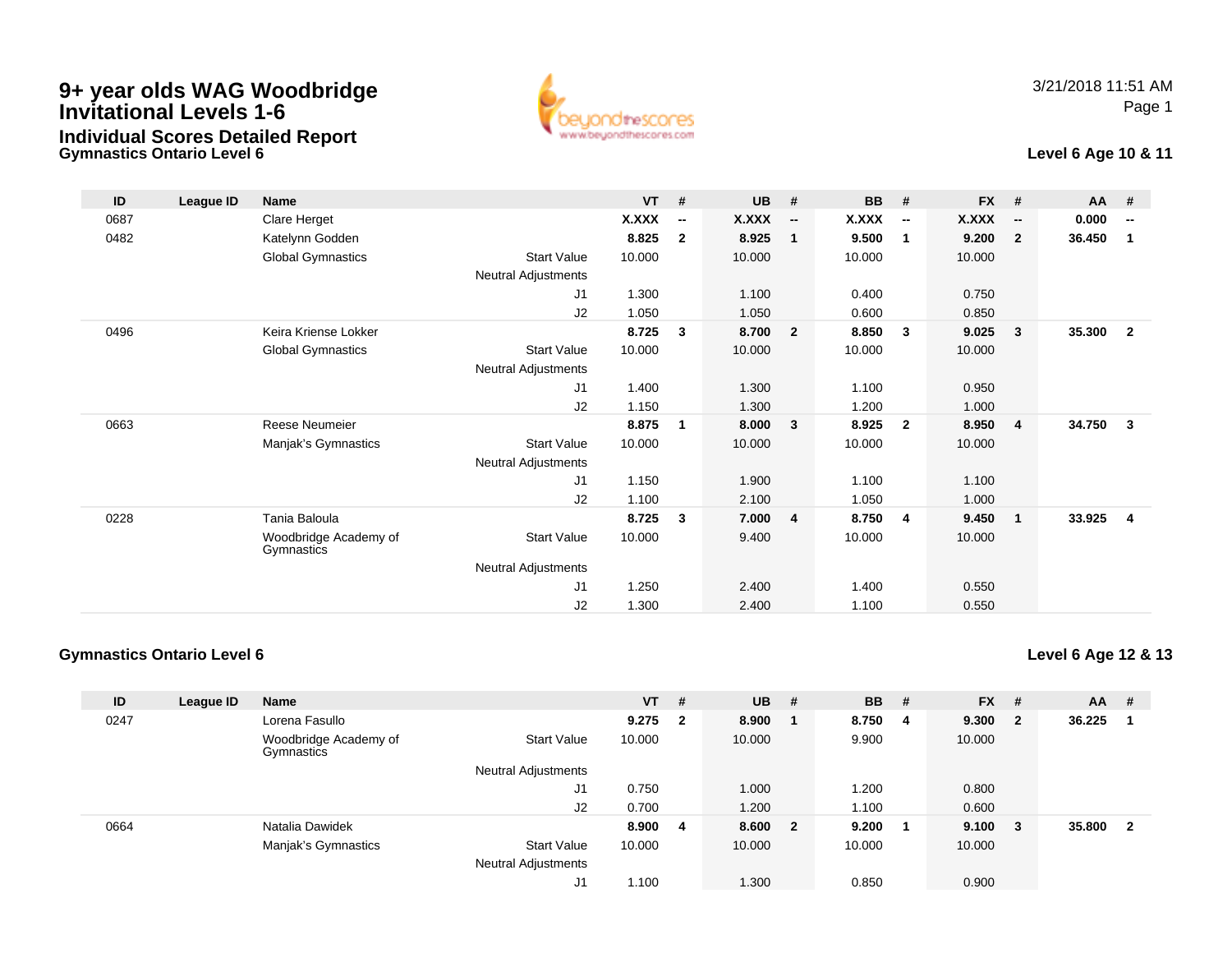### **9+ year olds WAG WoodbridgeInvitational Levels 1-6**



|      | Individual Scores Detailed Report   | www.beyondthescores.com    |        |   |        |   |        |                         |         |   |        |                |
|------|-------------------------------------|----------------------------|--------|---|--------|---|--------|-------------------------|---------|---|--------|----------------|
|      |                                     | J2                         | 1.100  |   | 1.500  |   | 0.750  |                         | 0.900   |   |        |                |
| 0498 | Meg Miller                          |                            | 9.425  |   | 8.350  | 3 | 8.400  | 5                       | 8.875 4 |   | 35.050 | $_{3}$         |
|      | Greater Napanee GC                  | <b>Start Value</b>         | 10.000 |   | 10.000 |   | 10.000 |                         | 10.000  |   |        |                |
|      |                                     | <b>Neutral Adjustments</b> |        |   |        |   |        |                         |         |   |        |                |
|      |                                     | J <sub>1</sub>             | 0.600  |   | 1.500  |   | 1.650  |                         | 1.150   |   |        |                |
|      |                                     | J2                         | 0.550  |   | 1.800  |   | 1.550  |                         | 1.100   |   |        |                |
| 0270 | Simona Nuzzo                        |                            | 9.225  | 3 | 7.150  | 4 | 9.100  | 3                       | 9.525   |   | 35.000 | $\overline{4}$ |
|      | Woodbridge Academy of<br>Gymnastics | <b>Start Value</b>         | 10.000 |   | 9.500  |   | 10.000 |                         | 10.000  |   |        |                |
|      |                                     | <b>Neutral Adjustments</b> |        |   |        |   |        |                         |         |   |        |                |
|      |                                     | J1                         | 0.800  |   | 2.500  |   | 0.800  |                         | 0.500   |   |        |                |
|      |                                     | J2                         | 0.750  |   | 2.200  |   | 1.000  |                         | 0.450   |   |        |                |
| 0662 | Isabella Collia                     |                            | 8.750  | 5 | 6.500  | 5 | 9.125  | $\overline{\mathbf{2}}$ | 8.450   | 5 | 32.825 | $-5$           |
|      | Manjak's Gymnastics                 | <b>Start Value</b>         | 10.000 |   | 9.500  |   | 10.000 |                         | 9.500   |   |        |                |
|      |                                     | <b>Neutral Adjustments</b> |        |   |        |   |        |                         |         |   |        |                |
|      |                                     | J1                         | 1.400  |   | 2.700  |   | 0.900  |                         | 1.050   |   |        |                |
|      |                                     | J2                         | 1.100  |   | 3.300  |   | 0.850  |                         | 1.050   |   |        |                |

#### **Gymnastics Ontario Level 6**

**ID League ID Name VT # UB # BB # FX # AA #** 0272 Andrea Rubino **X.XXX -- X.XXX -- X.XXX -- X.XXX -- 0.000 --** 0772 Georgina Morcos **X.XXX -- X.XXX -- X.XXX -- X.XXX -- 0.000 --** 0289 Sarah Venier **9.250 <sup>2</sup> 8.925 <sup>1</sup> 9.175 <sup>2</sup> 9.050 <sup>3</sup> 36.400 <sup>1</sup>** Woodbridge Academy of GymnasticsStart Valuee 10.000 10.000 10.000 10.000 Neutral Adjustments J1 0.850 1.000 0.900 0.850 J2 0.650 1.150 0.750 1.050 0449 Alex Sunstrum **9.050 <sup>4</sup> 8.250 <sup>2</sup> 9.300 <sup>1</sup> 9.075 <sup>2</sup> 35.675 <sup>2</sup>** Bancroft Gems Start Valuee 10.000 10.000 10.000 10.000 Neutral Adjustments J1 0.850 1.600 0.650 1.000 J2 1.050 1.900 0.750 0.850 0582 Megan MacPherson **9.125 <sup>3</sup> 7.900 <sup>3</sup> 8.975 <sup>3</sup> 9.175 <sup>1</sup> 35.175 <sup>3</sup>** KSG Aurora Start Value 10.000 10.000 10.000 10.000 Neutral Adjustments J1 0.850 2.000 0.950 0.900 J2 0.900 2.200 1.100 0.750 0852Julia Roul **9.325 <sup>1</sup> 7.800 <sup>4</sup> 8.225 <sup>4</sup> 8.900 <sup>4</sup> 34.250 <sup>4</sup>**

**Level 6 Age 14 & 15**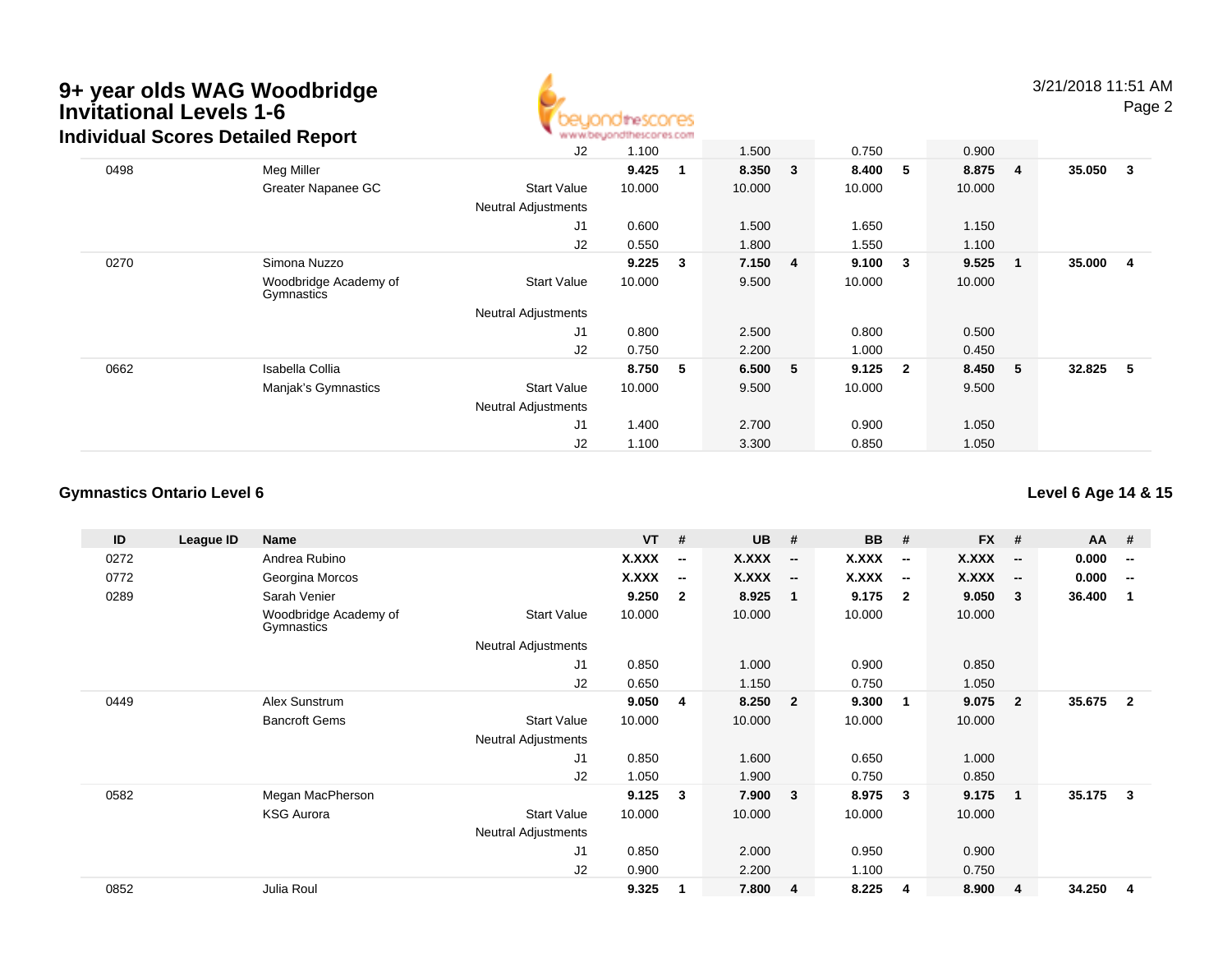# **9+ year olds WAG Woodbridge Invitational Levels 1-6**



3/21/2018 11:51 AMPage 3

|      | Individual Scores Detailed Report    | www.beyondthescores.com    |              |          |              |             |        |
|------|--------------------------------------|----------------------------|--------------|----------|--------------|-------------|--------|
|      | <b>Gymnastic Giants</b>              | <b>Start Value</b>         | 10.000       | 10.000   | 10.000       | 10.000      |        |
|      |                                      | <b>Neutral Adjustments</b> |              |          |              |             |        |
|      |                                      | J1                         | 0.750        | 2.000    | 1.750        | 1.000       |        |
|      |                                      | J2                         | 0.600        | 2.400    | 1.800        | 1.200       |        |
| 0624 | <b>Madison Soulliere</b>             |                            | 7.950<br>- 5 | 5.700 5  | 8.225<br>- 4 | 8.450<br>5. | 30.325 |
|      | <b>Sudbury Salto Gymnastics Club</b> | <b>Start Value</b>         | 10.000       | 9.500    | 10.000       | 10.000      |        |
|      |                                      | <b>Neutral Adjustments</b> |              | $-0.300$ |              |             |        |
|      |                                      | J1                         | 1.900        | 3.300    | 1.600        | 1.500       |        |
|      |                                      | J2                         | 2.200        | 3.700    | 1.950        | 1.600       |        |

### **Gymnastics Ontario Level 6**

| ID   | League ID | <b>Name</b>              |                            | <b>VT</b> | #              | <b>UB</b>    | #                       | <b>BB</b> | #              | <b>FX</b> | #              | $AA$ # |                |
|------|-----------|--------------------------|----------------------------|-----------|----------------|--------------|-------------------------|-----------|----------------|-----------|----------------|--------|----------------|
| 0445 |           | Jayme-Lyn Gates          |                            | 9.125     | $\mathbf{2}$   | 8.300        | $\mathbf 1$             | 9.000     | $\overline{2}$ | 9.250     | $\mathbf{1}$   | 35.675 | $\mathbf 1$    |
|      |           | <b>Bancroft Gems</b>     | <b>Start Value</b>         | 10.000    |                | 10.000       |                         | 10.000    |                | 10.000    |                |        |                |
|      |           |                          | <b>Neutral Adjustments</b> |           |                |              |                         |           |                |           |                |        |                |
|      |           |                          | J <sub>1</sub>             | 0.800     |                | 1.600        |                         | 1.050     |                | 0.800     |                |        |                |
|      |           |                          | J2                         | 0.950     |                | 1.800        |                         | 0.950     |                | 0.700     |                |        |                |
| 0886 |           | <b>Razelle Simmons</b>   |                            | 9.425     | 1              | 6.950        | $\overline{\mathbf{3}}$ | 8.625     | $\mathbf{3}$   | 8.825     | $\overline{2}$ | 33.825 | $\overline{2}$ |
|      |           | <b>Gymnastic Giants</b>  | <b>Start Value</b>         | 10.000    |                | 9.500        |                         | 10.000    |                | 9.500     |                |        |                |
|      |           |                          | <b>Neutral Adjustments</b> |           |                |              |                         |           |                |           |                |        |                |
|      |           |                          | J1                         | 0.650     |                | 2.400        |                         | 1.450     |                | 0.700     |                |        |                |
|      |           |                          | J2                         | 0.500     |                | 2.700        |                         | 1.300     |                | 0.650     |                |        |                |
| 0588 |           | Ashley Cvetkovic         |                            | 9.025     | $\mathbf{3}$   | 7.450        | $\overline{\mathbf{2}}$ | 8.300     | -5             | 8.650     | $\overline{4}$ | 33.425 | $\mathbf{3}$   |
|      |           | <b>KSG Aurora</b>        | <b>Start Value</b>         | 10.000    |                | 9.500        |                         | 10.000    |                | 10.000    |                |        |                |
|      |           |                          | <b>Neutral Adjustments</b> |           |                |              |                         |           |                |           |                |        |                |
|      |           |                          | J1                         | 1.050     |                | 1.900        |                         | 1.600     |                | 1.300     |                |        |                |
|      |           |                          | J2                         | 0.900     |                | 2.200        |                         | 1.800     |                | 1.400     |                |        |                |
| 0592 |           | Mally Harwood            |                            | 8.275     | $\overline{4}$ | 6.250        | $\overline{4}$          | 8.375     | -4             | 8.100     | 5              | 31.000 | $\overline{4}$ |
|      |           | <b>KSG Aurora</b>        | <b>Start Value</b>         | 10.000    |                | 9.500        |                         | 10.000    |                | 9.500     |                |        |                |
|      |           |                          | <b>Neutral Adjustments</b> |           |                |              |                         |           |                |           |                |        |                |
|      |           |                          | J <sub>1</sub>             | 1.900     |                | 3.000        |                         | 1.550     |                | 1.500     |                |        |                |
|      |           |                          | J2                         | 1.550     |                | 3.500        |                         | 1.700     |                | 1.300     |                |        |                |
| 0474 |           | Rose Javadzadeh          |                            | 8.275     | $\overline{4}$ | <b>X.XXX</b> | $\sim$                  | 9.275     | $\overline{1}$ | 8.675     | $\mathbf{3}$   | 26.225 | 5              |
|      |           | <b>Global Gymnastics</b> | <b>Start Value</b>         | 10.000    |                |              |                         | 10.000    |                | 9.700     |                |        |                |
|      |           |                          | <b>Neutral Adjustments</b> |           |                |              |                         |           |                |           |                |        |                |
|      |           |                          | J <sub>1</sub>             | 1.600     |                |              |                         | 0.650     |                | 0.950     |                |        |                |
|      |           |                          | J <sub>2</sub>             | 1.850     |                |              |                         | 0.800     |                | 1.100     |                |        |                |

**Level 6 Age 16+**